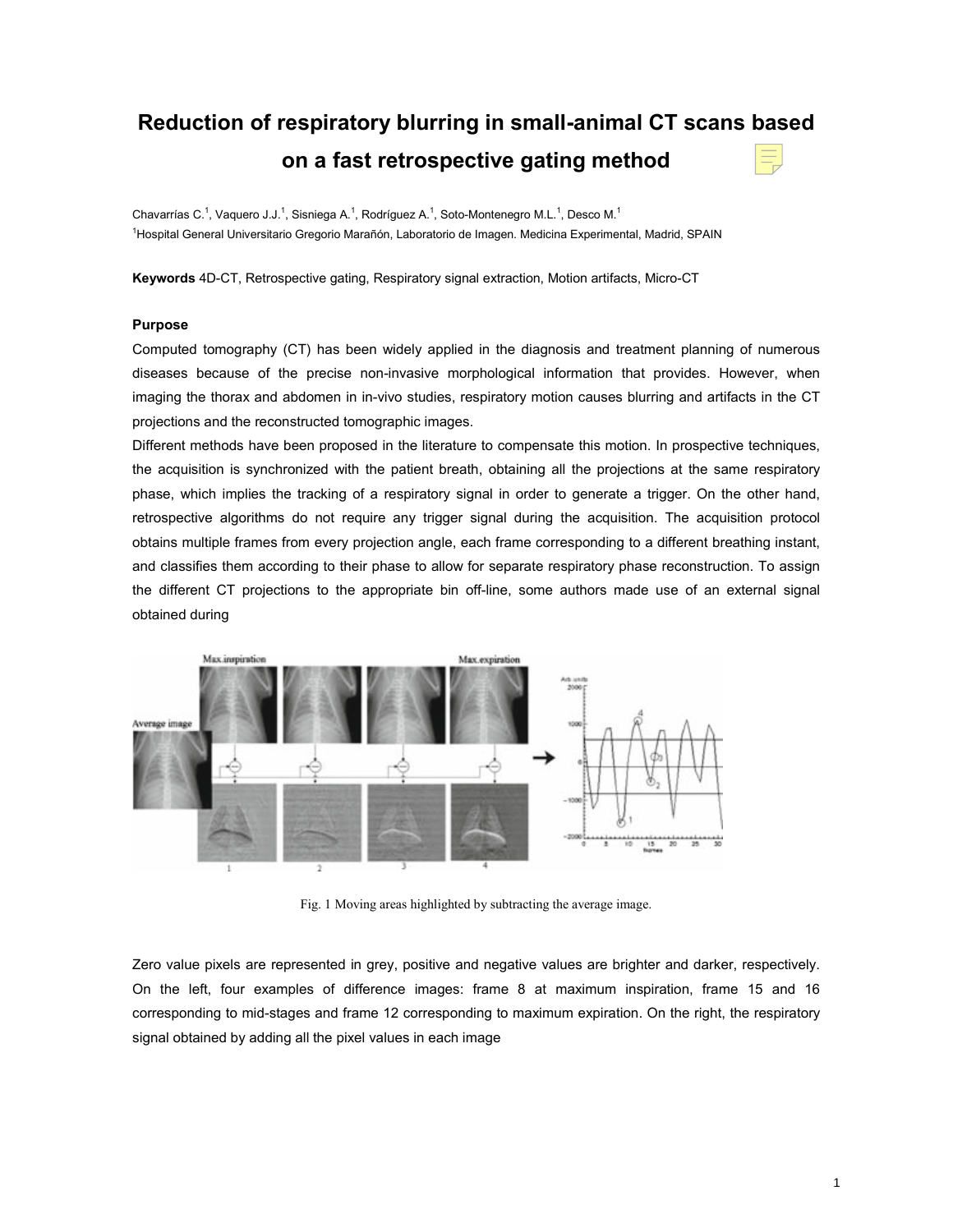

Fig. 2 Dynamic study. Horizontal axis represents time. A) shows coronal slices and B) sagittal ones. The white lines have been drawn over the slices as a spatial reference

the acquisition, whereas others preferred to extract the gating reference directly from the projections by means of image processing techniques. Extensive research has been conducted to automatically extract the signal from the projection images.

Both prospective and retrospective gating techniques have been applied to image small animals with dedicated CT scanners. Although it is also possible to mechanically ventilate the animals for a freebreathing triggered acquisition or an apnea-inducted one, the acquisition process becomes more cumbersome as special intubation techniques and animal breathing training are required for atelectasis avoidance.

The purpose of the present work was to develop a fast retrospective method to extract the respiratory signal from the CT projections in cone beam geometry and to obtain dynamic breathing studies in small animal scans. The whole process had to be software-based and automatic, avoiding the use of any additional respiratory gating instruments.

### **Materials and methods**

In cone-beam micro-CT scanners equipped with flat panel detectors, the rotating gantry, to which the source and detector are attached, keeps still while multiple frames are acquired for each projection.

Then it rotates to obtain the remaining sets of frames until completing the desired number of angular positions. From every set of frames acquired at a particular angle we obtain the average image, which is subtracted from each individual frame, obtaining a set of difference images. These difference images contain pixels with almost zero values (gray) in the static areas and positive (white) or negative (black) values in the moving areas according to the respiratory phase. By calculating the total intensity of these difference images we obtain a curve that closely follows the desired respiratory signal (Fig. 1).

To generate a dynamic study we divided the amplitude of the breathing cycle into four different bins, each corresponding to a different respiratory phase. Averaging the frames of each bin resulted in a set of 4 representative projections per angle. Afterwards, we reconstructed each bin independently, obtaining a final dynamic study of the subject composed of 4 image volumes, one at end expiration, another at end inspiration, and two intermediate phases.

The scanner used was the CT subsystem of an eXplore PET/CT system (General Electric Healthcare), with cone-beam geometry.